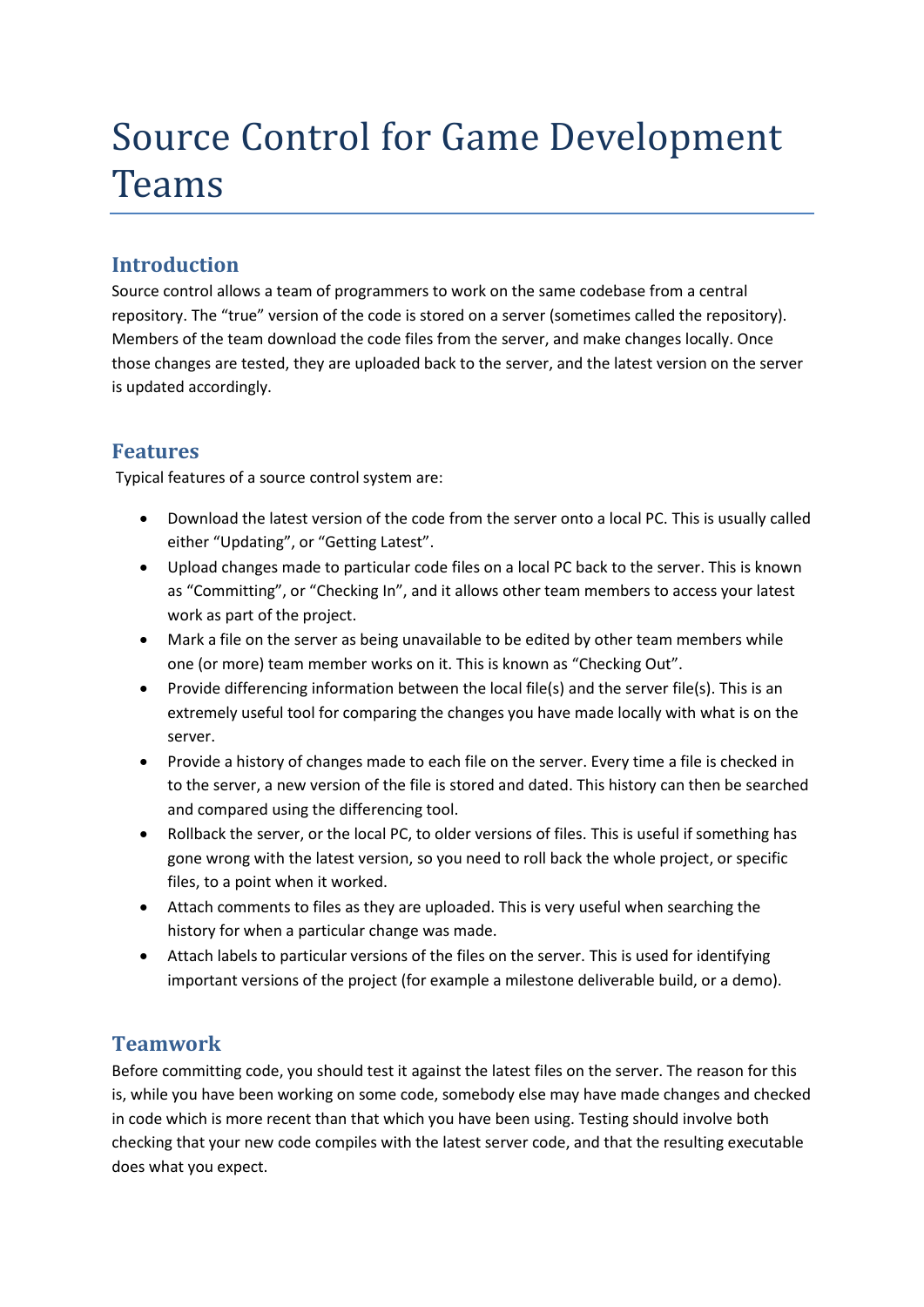

Most source control packages include integration with Visual Studio, so that the functions are available from within Visual Studio. Some prevent editing of a file unless it has been checked out from the repository.

Source control is usually used for both code files and other assets (i.e. artwork, animation files, design docs, audio files, script files, etc.). Depending on the nature of the asset, some features of source control tend to be turned off (for example, keeping a full history of art assets can be very costly on disk space, and not especially useful).

A general rule of thumb is to check in, or commit, work frequently. This means that the history consists of many smaller changes, rather than just a few major changes. If something goes wrong with a project, it is much easier to track down the issue if submissions are small and frequent. Also, it is more likely that your code will work with the latest version if you have been checking in and updating frequently. I generally recommend that coders check work in to source control at least once a day.

Structuring your code well is vital to a successful team project. The code files should be arranged in such a way that the whole team can work at once without constantly treading on each other's toes. An obviously extreme bad example would be to put every line of code into a single file – main.cpp –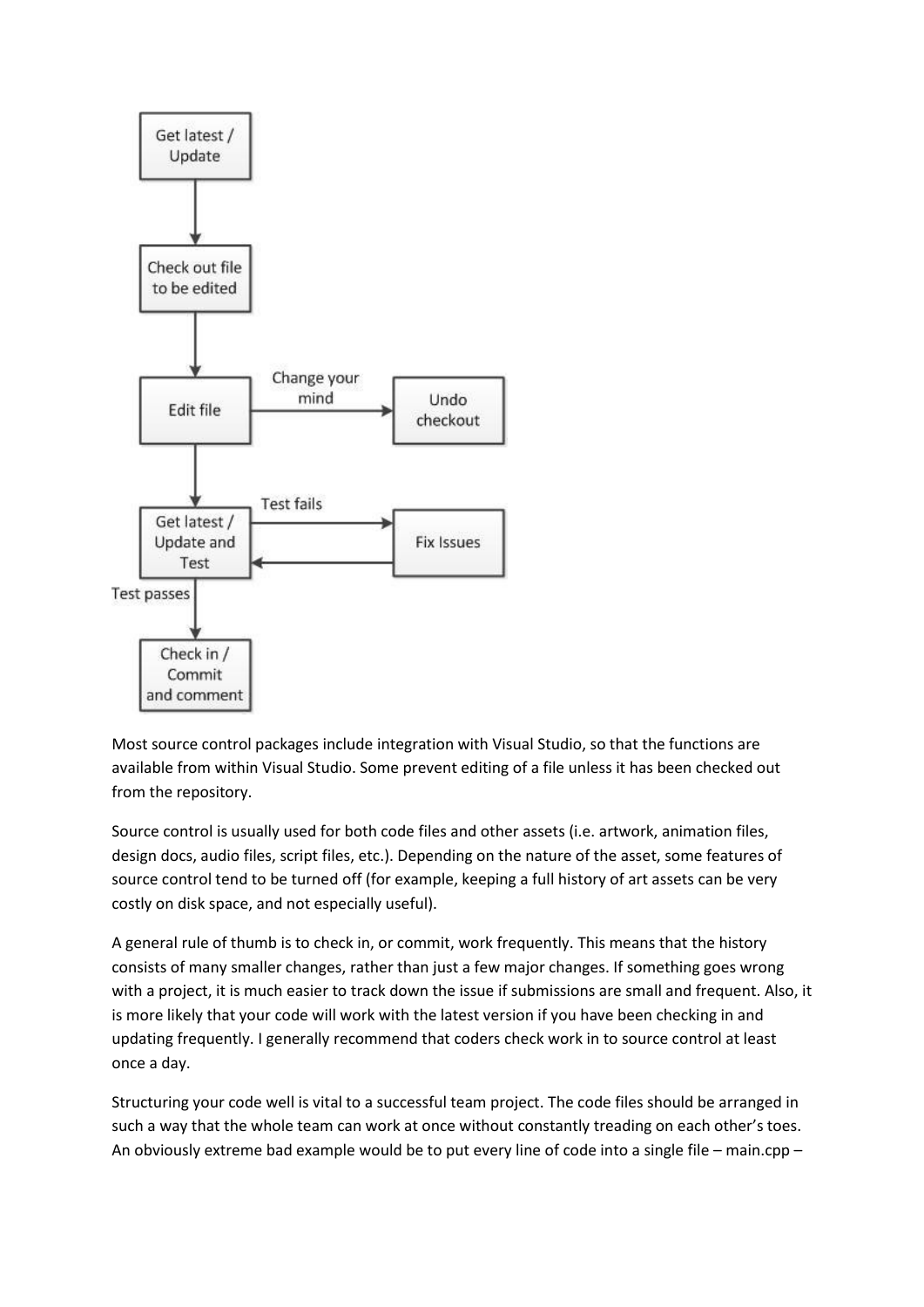then everyone on the team would be trying to edit it at the same time. Split your project up into sensible areas (AI, graphics, physics, input, etc) and structure and name your files accordingly.

## **SVN for Team project**

There are many different packages providing source control that are used in the games development industry, including Microsoft Sourcesafe, AlienBrain, Perforce and SVN. For the team project you will be using SVN.

The university will set up a SVN project for each team. The software you should use for interfacing with SVN is:

#### **AnkhSVN**

This provides the integration with Visual Studio, and should be used for all your code updates.

#### <http://ankhsvn.open.collab.net/downloads>

#### **Tortoise**

This provides an interface within Windows Explorer for all assets; it should be used for the artwork, audio files, etc.

<http://tortoisesvn.net/downloads.html>

## **Getting Started**

- Everyone should install the two pieces of software from the links above.
- Appoint one person on the team to set up the initial project in SVN.
- That person should commit the first version of the project the codebase that you will use as the framework – to the repository using AnkhSVN.
- Once it is committed, everyone on the team should use AnkhSVN to update from the repository, to download the base framework onto your local PCs.
- Each team member should use AnkhSVN to check out a code file, edit it by adding a comment "//Testing Source Control YourName", and commit the file with a comment in SVN.
- Look at the history of the files you have edited, to check everybody has successfully committed a change to the project.
- Repeat this process for assets using Tortoise
- One person set up the initial project structure for the assets and add a dummy texture file using Tortoise
- Everyone use Tortoise to update from the repository, getting the file structure and the dummy file
- Everyone add an extra dummy texture file, or some other file, and commit it
- Check that all the dummy files have been successfully added.
- One team member should try to change a dummy file, and then commit it
- Another team member should try and revert the file change
- Delete these dummy assets from the repository if they are not going to be used in the project.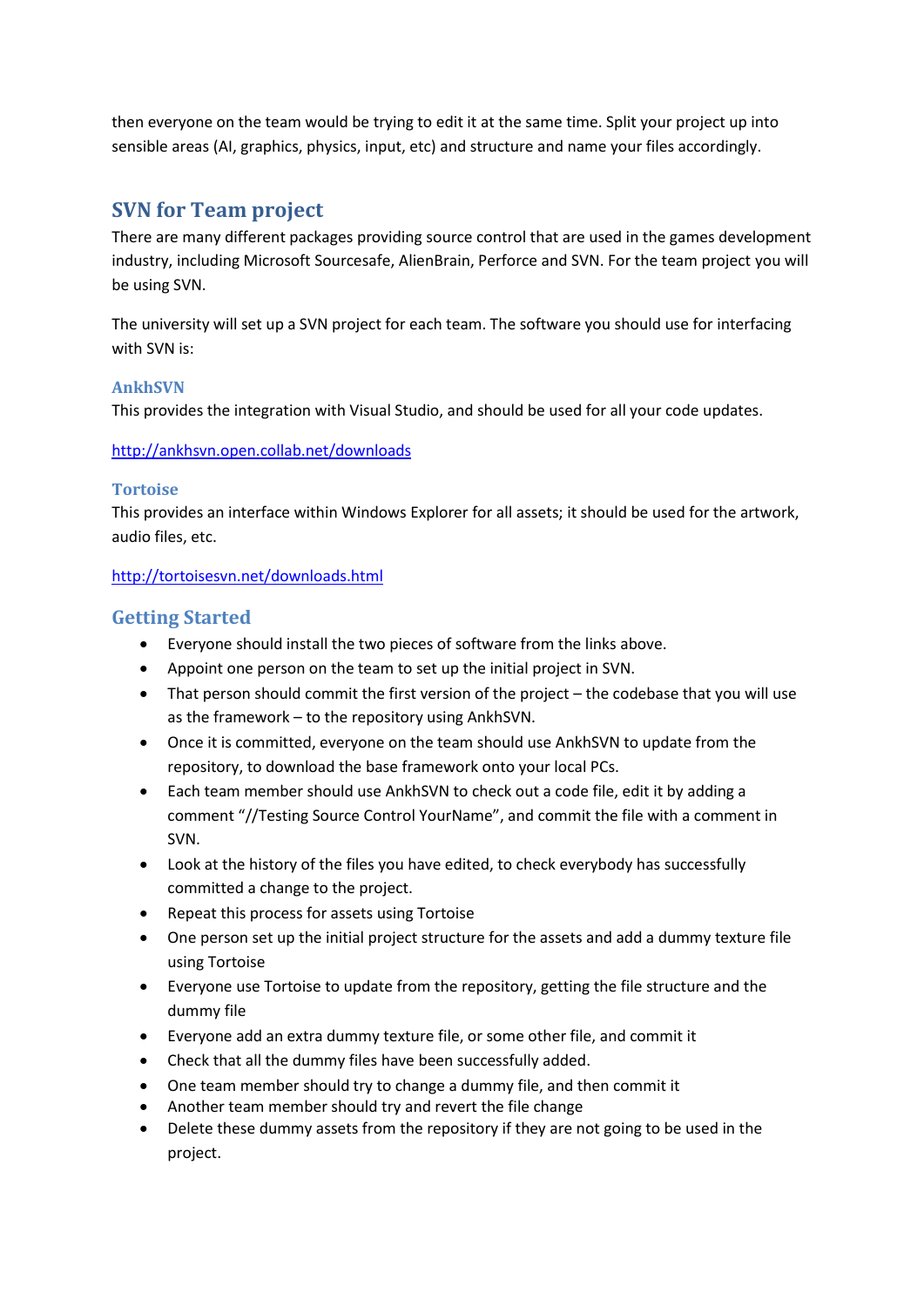## **Checking out a repository using TortoiseSVN**

| My Awesome game | <b>Open</b>                                   |   |
|-----------------|-----------------------------------------------|---|
|                 | Open in new window                            |   |
|                 | <b>Windows Grep</b>                           |   |
|                 | Add to VLC media player's Playlist            |   |
|                 | Play with VLC media player                    |   |
|                 | $7 - Zip$                                     | ١ |
|                 | Convert to file format                        |   |
|                 | a5<br>Scan with Microsoft Security Essentials |   |
|                 | Share with                                    | ▶ |
|                 | Git Clone<br>k.                               |   |
|                 | Git Create repository here                    |   |
|                 | 窸<br><b>TortoiseGit</b>                       | ۱ |
|                 | SVN Checkout<br>K.                            |   |
|                 | <b>TortoiseSVN</b>                            | ▶ |

*Step 1: Decide where to checkout the SVN to. With TortoiseSVN installed, click the destination folder, and select the new 'SVN Checkout' option*

| Repository                           |                                                  |              |  |
|--------------------------------------|--------------------------------------------------|--------------|--|
| URL of repository:                   |                                                  |              |  |
|                                      | http://svn.obviouslymadeupurl.co.uk/awesomegame/ | $\cdots$     |  |
| Checkout directory:                  |                                                  |              |  |
| D: Wy Awesome game<br>$\cdots$       |                                                  |              |  |
| Multiple, independent working copies |                                                  |              |  |
| Checkout Depth                       |                                                  |              |  |
| Fully recursive                      |                                                  |              |  |
| Omit externals                       |                                                  | Choose items |  |
|                                      |                                                  |              |  |
|                                      |                                                  |              |  |
| Revision<br>O HEAD revision          |                                                  |              |  |

*Step 2: Input the provided SVN repository URL. Select 'HEAD revision' if you want the latest version of the code, or select 'Revision' for a specific version. Press OK to download the repository to the selected folder.*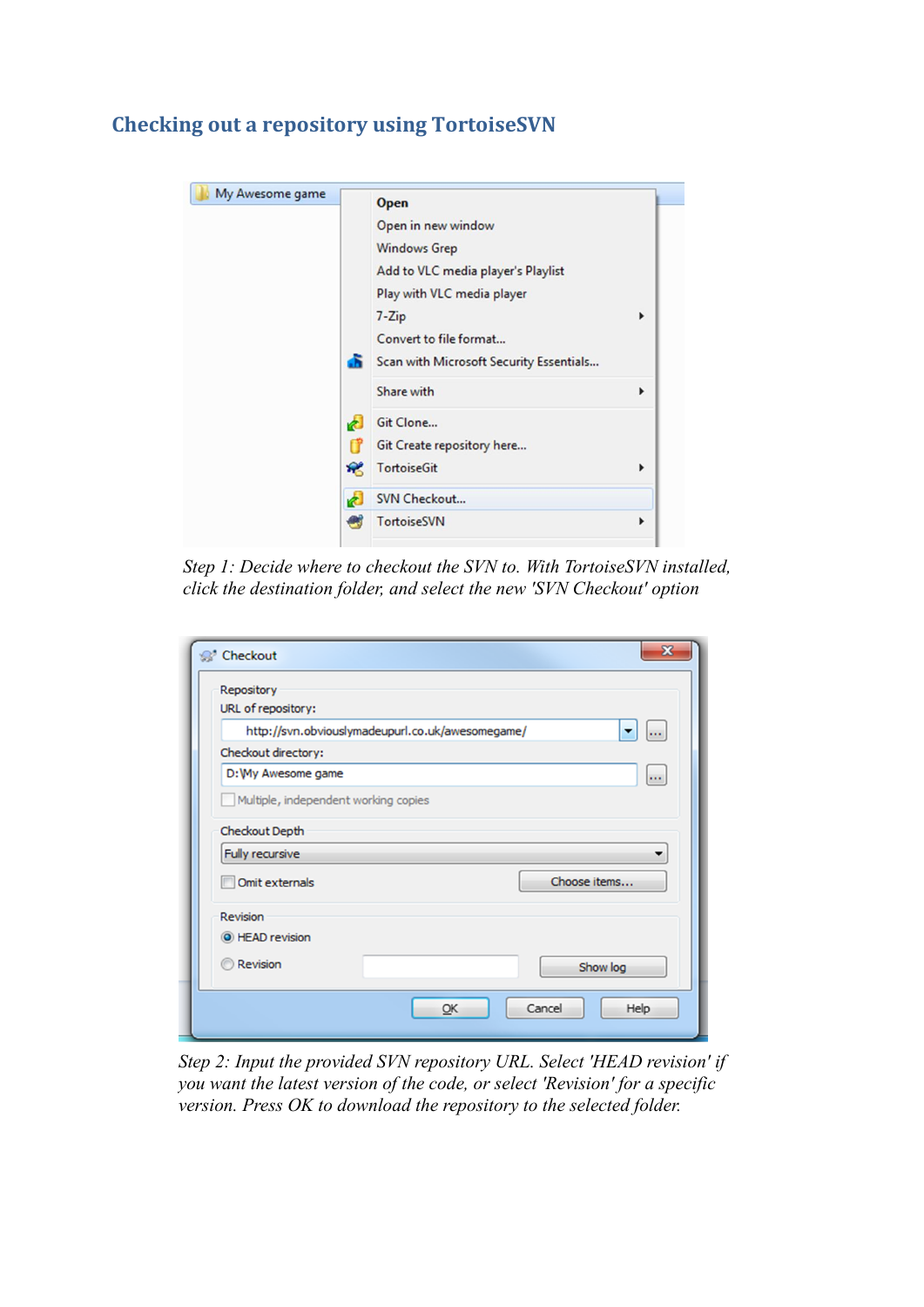## **Commiting code changes using AnkhSVN**



*AnkhSVN uses a number of symbols and colours to represent the SVN status of your files: Ticks represent files handled by SVN, while a plus represents a file to be added to the repository. Blue means 'Up to date', yellow 'Just added to SVN', while red means 'Changes need committing'*



*You can either commit a single file, or your entire solution, by right clicking on the appropriate item in Visual Studio, and clicking on 'Commit'*